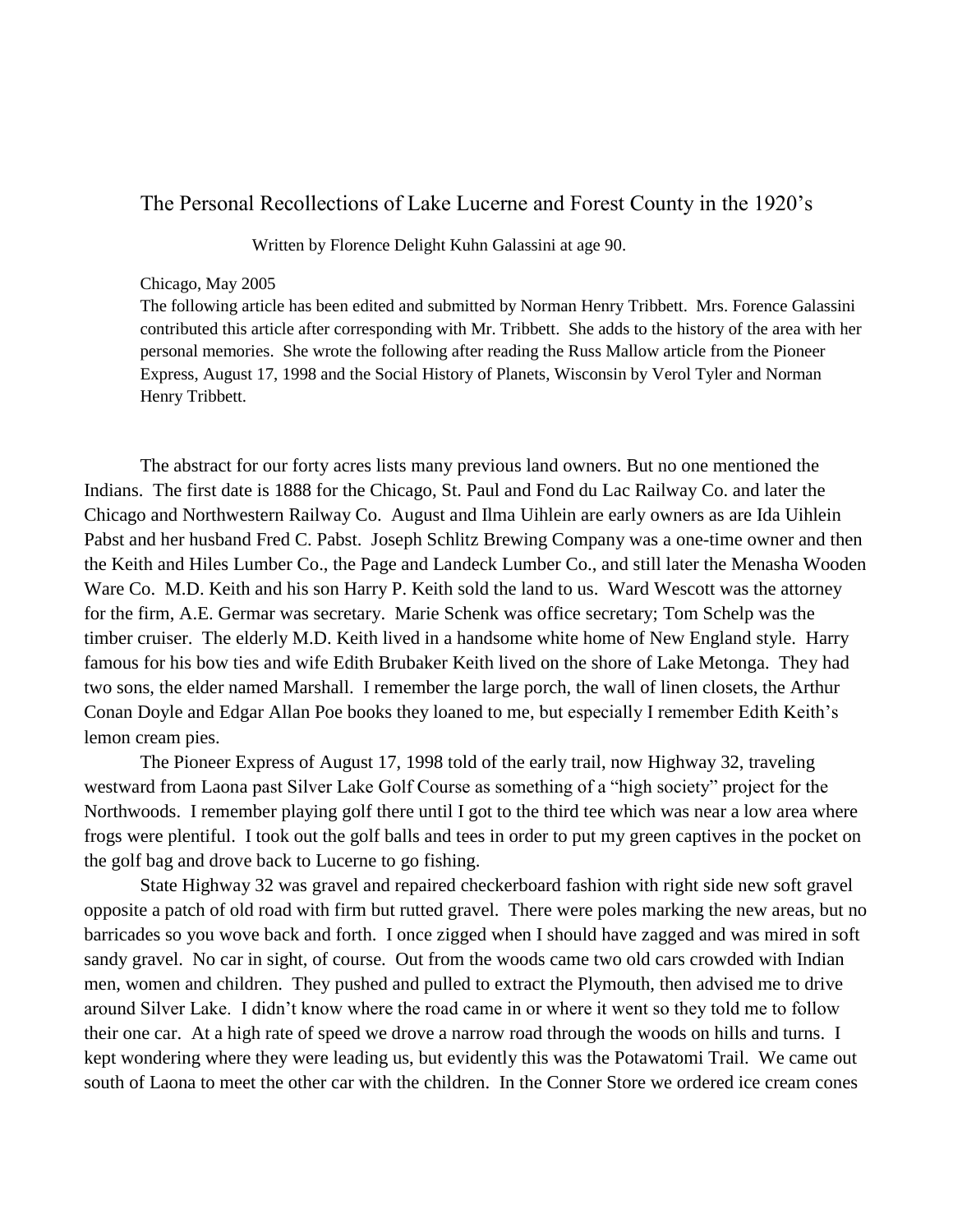all around. Whenever, we went to Laona that summer we met some of the family and again ordered ice cream cones. Even the next year we met some of the children and shared ice cream cones.

You mentioned "Rat Lake Block" and later referred to Wabikon Lake. The Indian name was Wabikon meaning muskrat. Early people translated that to Rat and the Lake was commonly called that. Because the name has an unpleasant association, I wrote the official map makers in Madison telling them that the name was unpleasant and incorrect. I was happy to see sometime later the lake was labeled Wabikon.

Sugarbush Hill was the name given to the highest hilltop, 1951 feet above sea level. A fire tower was built there and during the 1980's when forest fires ravished the Northwoods. My dad, a friend of his, and I climbed that tower. It was more like a farmers' windmill structure with metal strips crisscrossed and creaking. The rickety metal ladder reached a center trap door to a five foot wooden platform out in space. There was a wire around it about three feet up to keep you from being blown off. The Ranger showed us the telescope and area plat and we inspected the paperbacks he had carefully wound with wire. The fire worried visitors were not impressed with the security and permanence of that fire tower and sure enough the tower fell over the following winter.

I often wondered why a maple woods, where sap was gathered for making sugar was called a "bush". Why not a tree? Later, I understood that bush meant a wooded area where the Native Americans tapped the maple trees and boiled the sap to make maple syrup.

And how did we first get acquainted with this region. The Chicago Tribune had stories about various vacation spots including one source of their pulpwood, Laona, Wisconsin. The Tribune told of the Gordon Hotel, which had "rooms with bath". That sounded good to Dr. and Mrs. Kuhn and their longtime camping pals Wilbur and Ida Comstock. Since 1907 they had taken trains to jumping off spots, then traveled by horse drawn wagons to remote lakes for the joy of catching fish and living in the natural world. When cars became more common, they packed fishing gear and tents into open touring cars and headed for the rutted roads of the less traveled area. They pitched their tents and prepared food over an open fire. Sometimes, they found a farm family who would rent them a room for the night. There were no tourists and no tourist accommodations. But, here in the company town of the Connor Lumber Company was a hotel for its employees and company visitors. "Rooms with Bath" were heaven sent. Visitors found there was one bathroom for the entire hotel.

The three-story Gordon Hotel was on the corner. The dining room was large, cheerful with healthy plants growing on the wide windows sills. Four chairs surrounded each square table. The tallbacked chairs had a cloth cover, like a pillow case tied at the bottom with a bow. The colors coral, blue, aqua, and yellow made the room colorful. The snow white tablecloth and proper placement of silver gave a gracious touch in cut-over country. The food was always very good. Years later my cousin, Evelyn Peterson, met an auditor who traveled the Midwest to help companies with books and insurance inventory. Oh yes, he went to the Gordon Hotel. Every year the Hotel's inventory included "Deer head mounted on wall. One glass eye missing." In later years we often enjoyed the meals, shopped in the wonderful Connor store, saw a movie, and drove back to the cabin on black, deserted roads where pairs of shining deer eyes were watching us. From Laona my parents drove past Silver Lake, Lake Wabikon, then downhill from Sugarbush Hill to the forested shores of a lake in an alpine setting.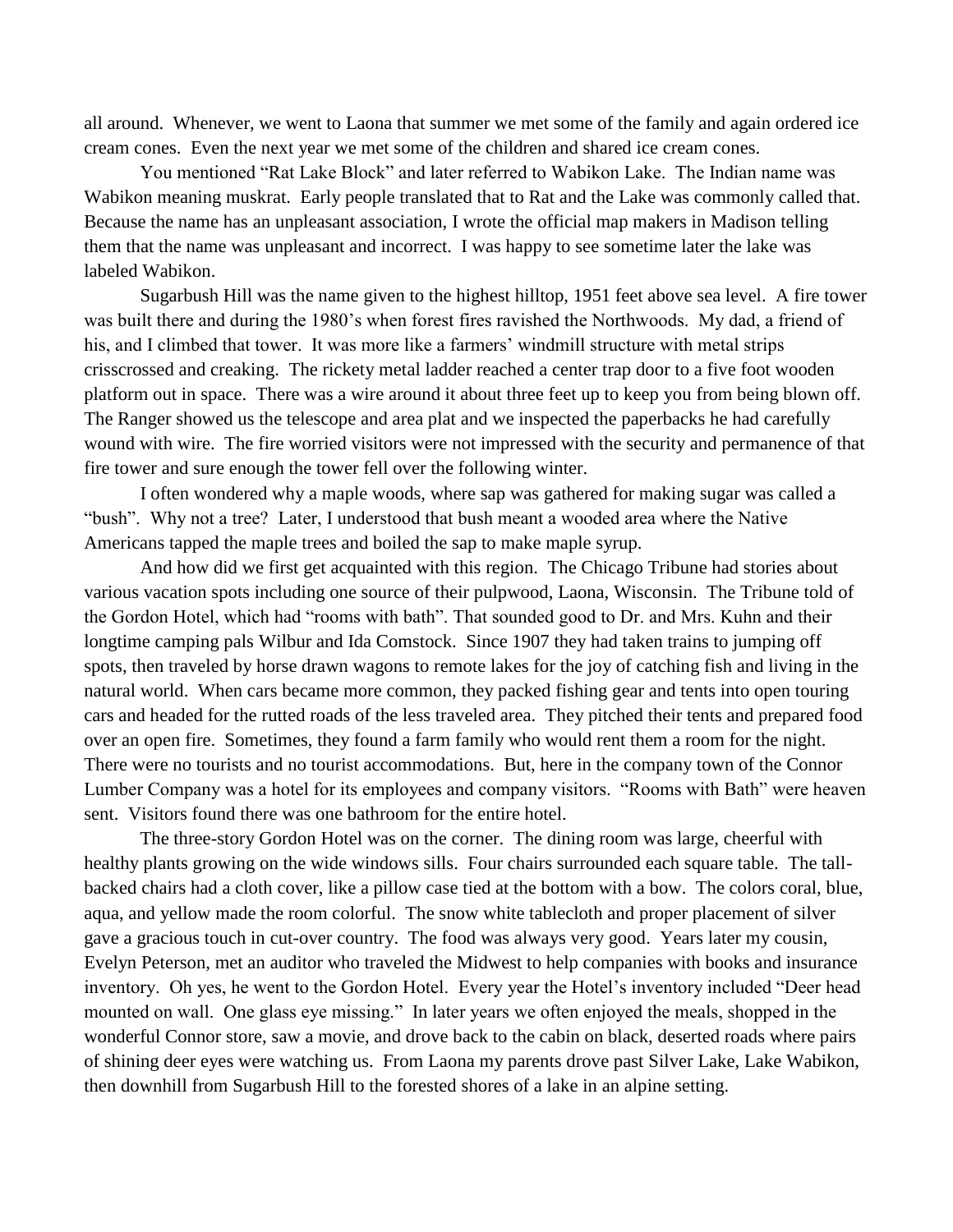"The cathedral forests of the Master Artist, the true home of man….the isle-studded lake and trout streams, endless enchantment of the forest paths, deep glades under vaulted trees, real woods, unprofaned by commercialism, nature's temple screened and shielded from the rumble of a ruthless world." These phrases, author unknown, were printed in a real estate brochure called Asinigkagemag, the Indian name for Stoney Lake. The brochure was published by the Per Ola Land Company of Crandon, Wisconsin. Home sites could be purchased and in 1921 we did the same. We bought forty acres on the east shore two and one half miles from the head of the lake, the lake that "glitters in the dancing sunlight."

It took three years to build our cabin. Will Peters and Pankratz sawed the hemlock logs in two halves, for the full length of the logs was in some cases 40 feet long. This was hard work. One man stood on top of a wooden horse, while the other man, the younger one, stood below pulling the saw down and getting sawdust in his eyes. The two-handed saw followed a charcoal line that was made by snapping a cord the length of the log. The cord was smeared with charcoal and the sawyers hewed the line. Each log was cut and measured and numbered with a German style numbers, 5', 7', and laid out on the ground out from the wall, where it was being constructed. All of this work was done by man strength alone. No machinery was involved. The half logs were assembled to make a smooth flat interior wall as the curved bark side was to the outside. Into every two and one half feet of the lower log a hole was drilled and a dowel pin or ironwood was cut and fitted. The upper log was drilled with a corresponding hole to fit the pin. Detailed measurements, frequent fitting, lifting the heavy lot off and on again took time, patience and strength. Two men did this and it took three years. The inside was a smooth tight fitting wall. The logs fitted so tightly that in most places you couldn't push a silver table knife blade between them. In other places a sliver of light could shine through so a rope of plumber's oakum was tapped between the logs with a cole chisel and hand-made mallet. Because the logs lay out on the ground for the three years of construction the smooth half weathered. One winter Will Peters planed the walls. These walls were twelve feet high, sixteen beams were across the living room, each beam was twelve inches square. Only the bedrooms were covered by the attic floor so that the living dining area had a high cathedral ceiling. There were three bedrooms, plus the loft room, kitchen and back hall. Ten windows across the front plus two on each side looked into the trees. A cut stone granite fireplace was built by Mr. Ness. The fireplace was designed by Dr. Kuhn and won first prize in the state of Wisconsin.

For ten years we had no road so that all flooring, screens, furniture, bedding, and dishes were brought by boat two and one-half miles from the head of the lake. Halfway down the east shore of Lake Lucerne, the Bonnis had a cottage so we waved often. There was a brown frame building belonging to Dr. Ovitz of Laona. Rube and Verna Johnson occupied the building several summers and were our good and valued friends. Verna was a nurse in Laona. On the site now, is an all-year home built by Mr. and Mrs. Davison of Tree Farming fame. Before their arrival the town road ended at that point. Road construction extended the route. A slab lean-to shelter was a barn for the horses that built the road. It fell apart but broken logging chains and discarded horse shoes could be found there years later. Spilled oats grew abundantly in that area. The summer mail route ended at our mail box where I met the mail car each morning to give and receive letters, our only contact with the outside world. Mr. Lemke, the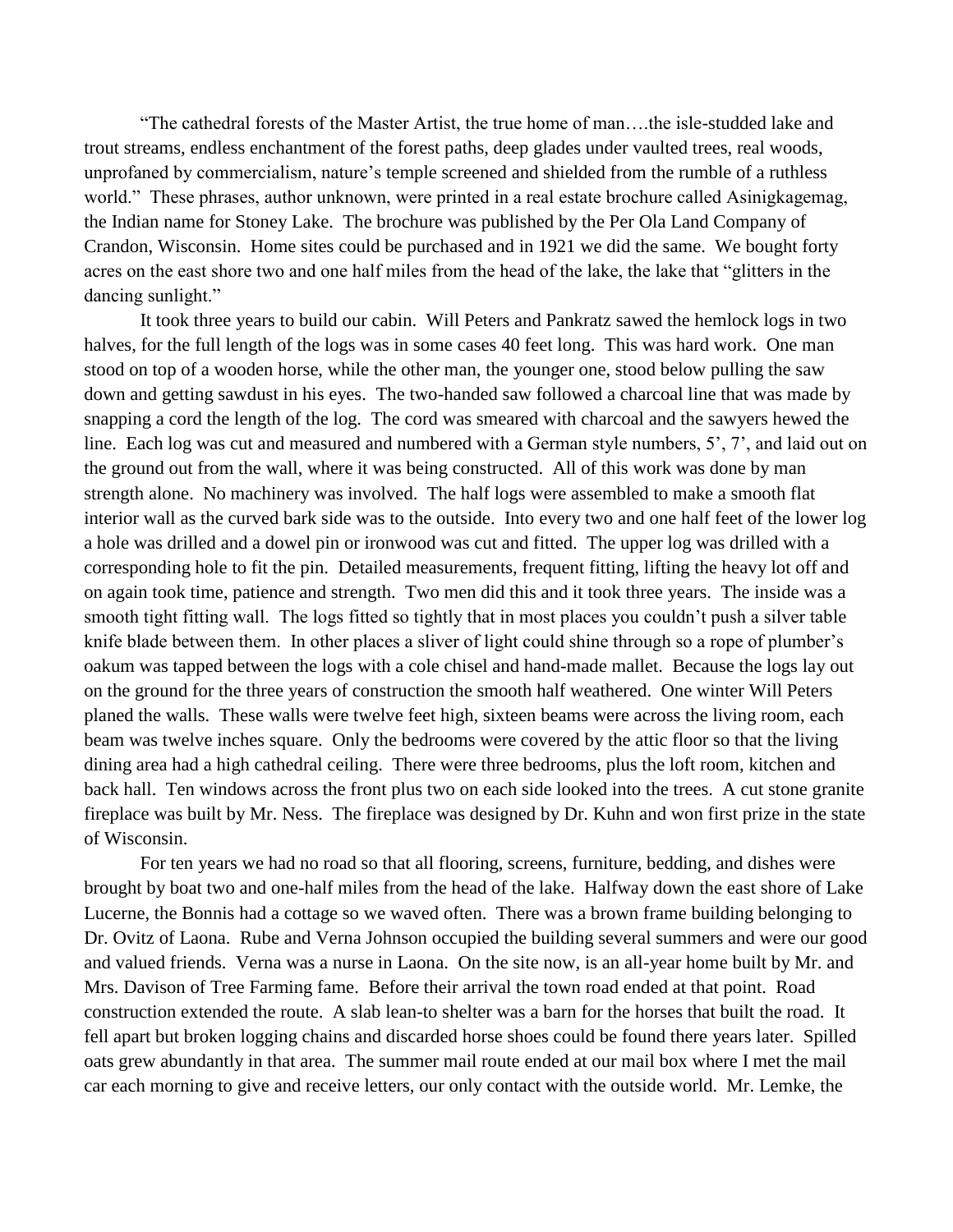mailman, explained the working of the summer service of the United States Post Office. The town road was a good gravel road but then one spring we found mud holes that took skilled maneuvering. Each rainstorm was a problem. The next year it was no better and the third year it was disastrous. We asked what happened to our road and finally someone let us in on the fact that the federally financed steel culverts had been stolen. Some people, it seemed, needed culverts on their private roads and took them. Later the town or county installed new culverts so our road became passable again.

On the west shore of the south end of Lake Lucerne was Windfield's farm with a rooster and a barking dog and a whippoorwill. Opposite from our home was the Radiola Resort. The resort was a small collection of housekeeping cottages with boats and motors. The combination of wind-up phonograph and battery radio was called a Radiola. This high tech equipment was the ultra in communications in 1920. The owners were Will Knott and Mary Knott. Her brother was Bob Whitehead, a guide who knew the best fishing spots.

Colonel Himes owned the Crandon lumber yard and had a home on the west shore of Lake Lucerne. Later he built a larger home at Three Lakes. There was an organization of property owners and we had annual picnics on the largest island Mark Anthony. (Cleopatra and Sugar Loaf were next in size.)

We drove 320 miles from the west side of Chicago to the cabin many times each year enjoying the change of seasons and different hours of the day and night. At first it required two days and we stayed over at the Hotel Retlaw in Fond du Lac. Railroads and highways connected the main streets of the towns in those days. Now the highways are routed around the towns. On one Fourth of July journey we could observe and be delayed by three or four town parades. And I can remember certain towns very well as those were where the car broke down. In Bonduel we had a hot box on the four wheel trailer. In Germantown we had a blacksmith make a leaf spring. Buicks and Studebakers required parts to be shipped from Detroit or South Bend, which pretty well cut into your vacation time. I used to think it would be advantageous to buy two identical cars at one time. You would drive one and tow one. In that way you would have a complete set of parts with you.

Wisconsin highways were always well marked but the gravel roads in the spring of the year were something of a horror story. Memorial Day was the very earliest we could possibly drive there and then the frost was coming out of the ground. Some highways had two planks for your wheels. The problem arose if you met an oncoming car or whenever you slipped off the plank. You didn't meet many oncoming cars because most people were not out driving. Many people put their cars up on blocks for the winter. Some highways laid slabs of logs across the road giving you a washboard effect. One time on Forest County K on top of the hill just before it met Route 55, we got mired. No planks of slabs there and the soft moist earth like kneaded dough locked the wheels tight so that movement was impossible. After a long wait and some despair, a man suddenly appeared with a team of horses. How fortunate that he had a team hitched up to plow the fields. No plowing, of course. He and the horses stayed in the brush waiting for their customers.

We often drove Route 32 and that had many hills created by the melting glaciers. Up and down, turn, up and down again, repeat and repeat. It was better than any carnival ride and had the same effect on your stomach. We dearly loved Route 55. Shawano had one stop sign and then it was 70 miles of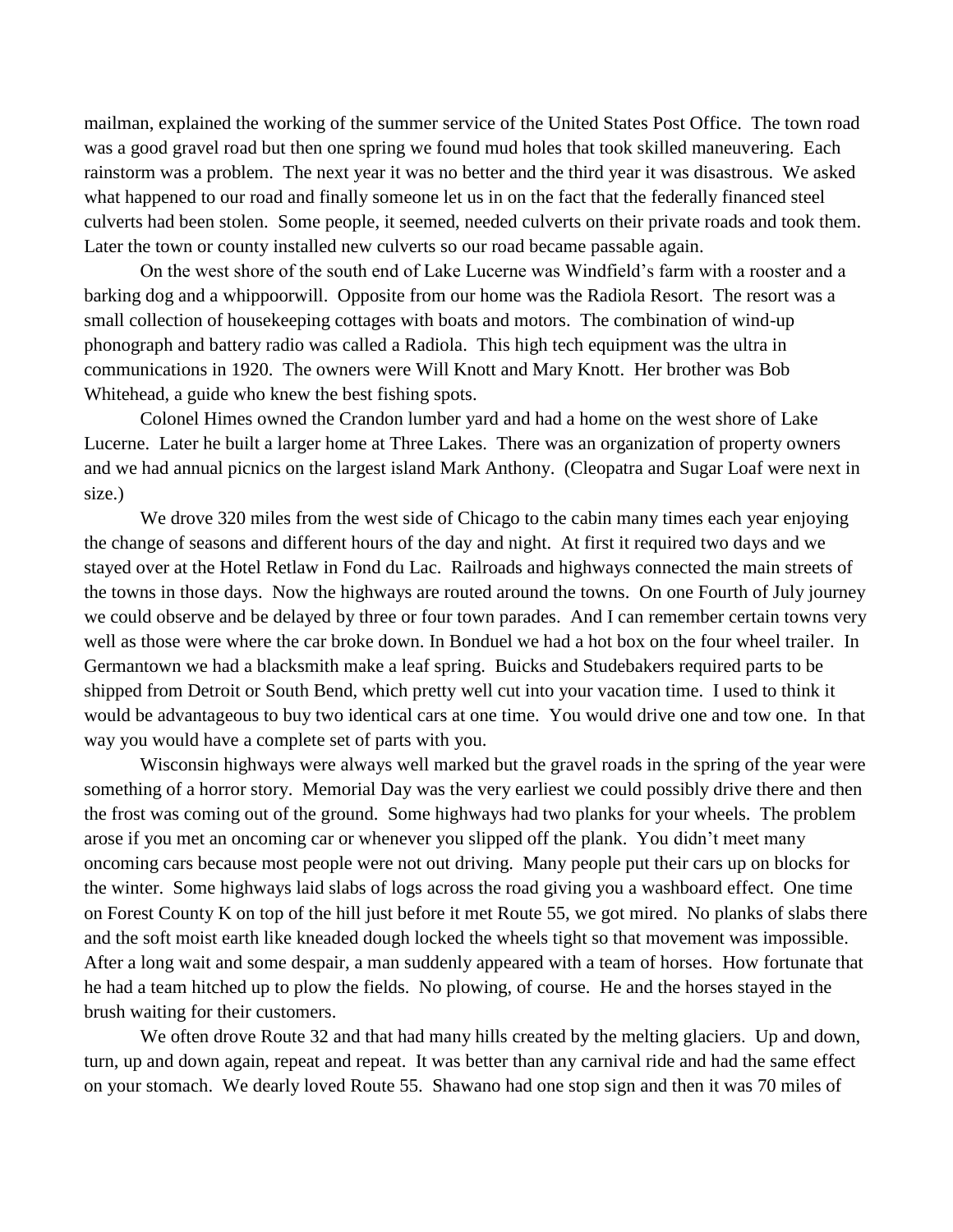heaven through the Menominee Indian Reservation to Forest County. The road wound its way between magnificent pines. There were center strips of forest where the road divided. But this beauty and soul food was scorned by the speeders who regularly collided with pine trees that didn't budge an inch. Of course, the trees had to go. We also loved the meadows of Indian Paint Brush and Blue Bonnets and other beautiful works of the Creator. We liked to tarry along the Wolf River where on the first day of trout season you saw men with hip boots and fly rods. Don't get a toothache on opening day, all the dentists are out fishing. We always stopped at Keshena Falls and walked on the huge rounded granite boulders; the same rounded granite boulders that the glaciers gave to Maine and to Sweden. We passed Otter Slide and John Barleycorn's home and Burnt Shanty Rapids. In the Rez we often stopped at the Nomad's, a little log shop where Indian crafts were for sale. In 1942 I stopped to see what necklaces were available. "We don't have any beadwork," the Nomad said. "Why?" Can't get the beads. The beads come from Czechoslovakia and there's a war on." In 1975 in Kenya, Africa, I found the beads for their native craft work also came from Czechoslovakia.

Part of Route 55 was a military road built during the Civil War. We often stopped at a granite rock alongside the highway that was symbolic of the Menominee Tribe. The Natives believed when it would be totally disintegrated at some future date, the tribe also would be no more. We drove past Mole Lake to catch a glimpse of the wild rice growing in the water. Now there is a big casino there. We made a wide right turn and always looked for the eagle's nest. As we neared Crandon there was a high bank of trillium on the right and then at the intersection of routes 55 and 32 came the sign reading, STOP!

I have many memories of Crandon, the stores, the merchants, the library, the lovely white framed Inn furnished with antique furniture, the telephone exchange, the bank, the wonderfully rich Wisconsin ice cream served at the soda fountain in Hanson's Drug Store. I was in the hardware store (Luterman & Schmutzer) that faced the Court House square when a woman customer asked to purchase an article. The young clerk pulled the tall ladder with its trolley wheels on top from a far part of the store and rapidly climbed the ladder. He was halfway down with the object when the woman's cracked voice rang out, "I said BREAD pan, not BED pan."

We lived simply with Nature. No imported electricity or plumbing or disturbing radio noise. We had a small portable radio in later years but all we ever got was Waterloo, Iowa.

Many were the stories told around the fireplace of earlier Northwoods trips. Stories of Hayward and Watersmeet and Lac cu Flambeau and Clam Lake, of Phelps and Sayner and Ladysmith and Minong and the Manitowish Waters and of the Muskie and then the never to be forgotten skunk at Lac Vieux Desert who walked between the bonfire and people to eat the breakfast eggs right out of a paper sack. These were old favorite stories of vacations taken before I was born. Photos of Indians and their arched homes covered with birch bark, of lumber camps where the cook and the dog maintained order, of a simple wind-up phonograph and the frequently-played record of "Herd Girls' Dream."

And this reminisce will wind down with the story of my mother, Alma Kuhn, and her close friend Ida Comstock walking on the ridge alongside Lake Lucerne toward Sunset Point. A full view of the western setting sun was enjoyed each evening. They returned from the Point to find on the path they had walked over a few minutes before a live breathing fish. It was graceful, slim with a